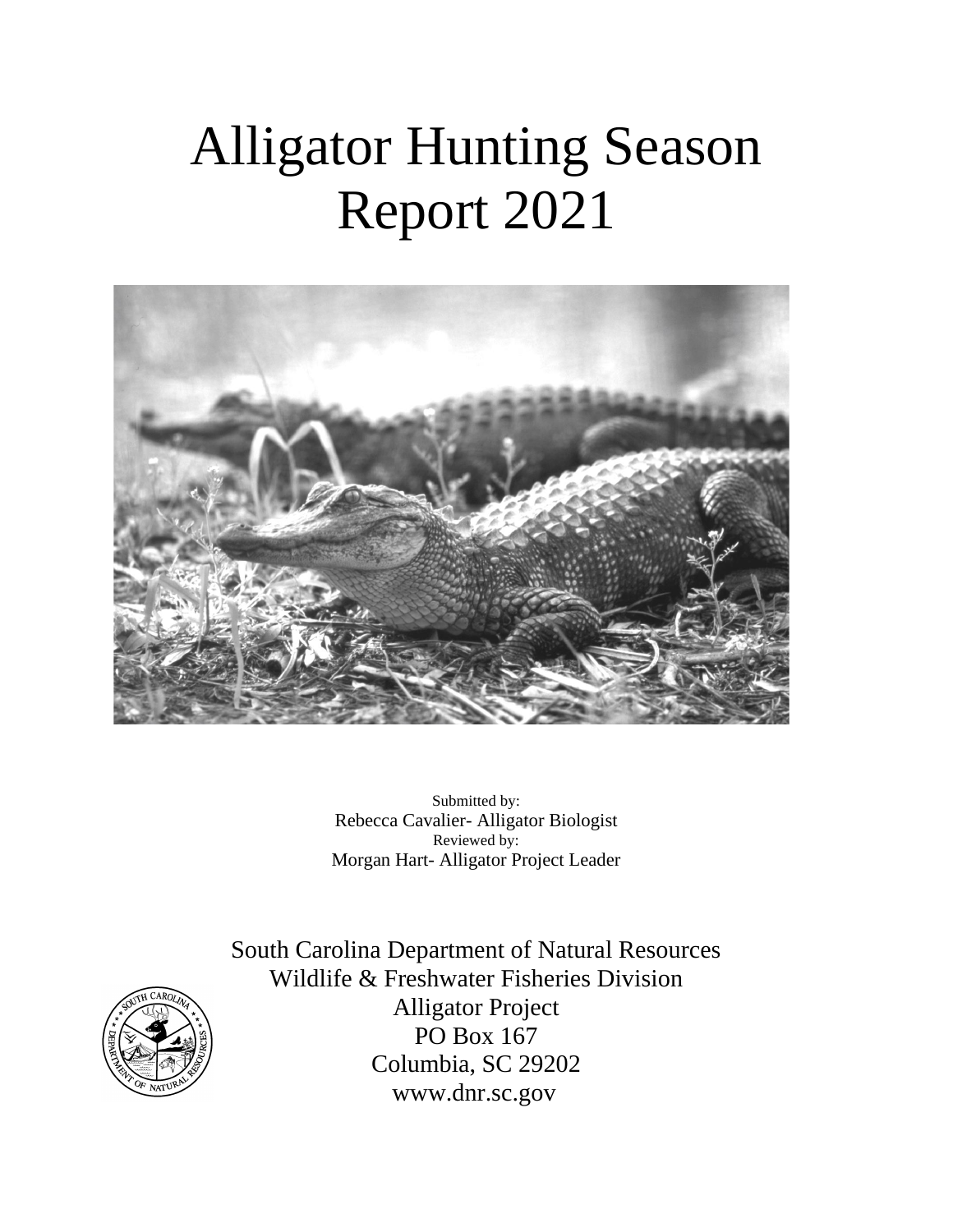## Table of Contents

| Table 2. The number of alligators taken, and percent of total alligators harvested     |  |
|----------------------------------------------------------------------------------------|--|
|                                                                                        |  |
| Figure 2. Reported participation rate (at least one trip afield) for all hunters       |  |
|                                                                                        |  |
| Figure 3. Average size of alligators taken during the 2021 Public Hunting Season       |  |
|                                                                                        |  |
| Figure 4. Number of alligators taken by size class during the 2021 Public              |  |
|                                                                                        |  |
| Table 3. Number of alligators taken by size class and Hunt Unit during the 2021        |  |
| Figure 5. Number of alligators taken during the 2021 Public Hunting Season by          |  |
|                                                                                        |  |
| Table 4. 2021 Alligator harvest and percent of total alligator harvest by hunt unit    |  |
|                                                                                        |  |
| Figure 6. Number of "larger" alligators (10 feet and greater) taken during the         |  |
|                                                                                        |  |
| Figure 7. Reported initial capture device utilized during the 2021 Alligator Season 11 |  |
|                                                                                        |  |
|                                                                                        |  |
| Figure 9. Total number of the largest alligators (10-13 ft.) harvested each year       |  |
| since 2008. Trend lines represent trajectory of harvest numbers over time 13           |  |
|                                                                                        |  |
|                                                                                        |  |
| Appendix I. Average length of alligators reported taken during the 2021 Public         |  |
| Appendix II. Number of alligators taken during the 2021 Public Hunting Season          |  |
|                                                                                        |  |
| Appendix III. Number of alligators taken during all years of the Public & WMA          |  |
|                                                                                        |  |
| Appendix IV. Number of alligators taken during all years of the Public Alligator       |  |
|                                                                                        |  |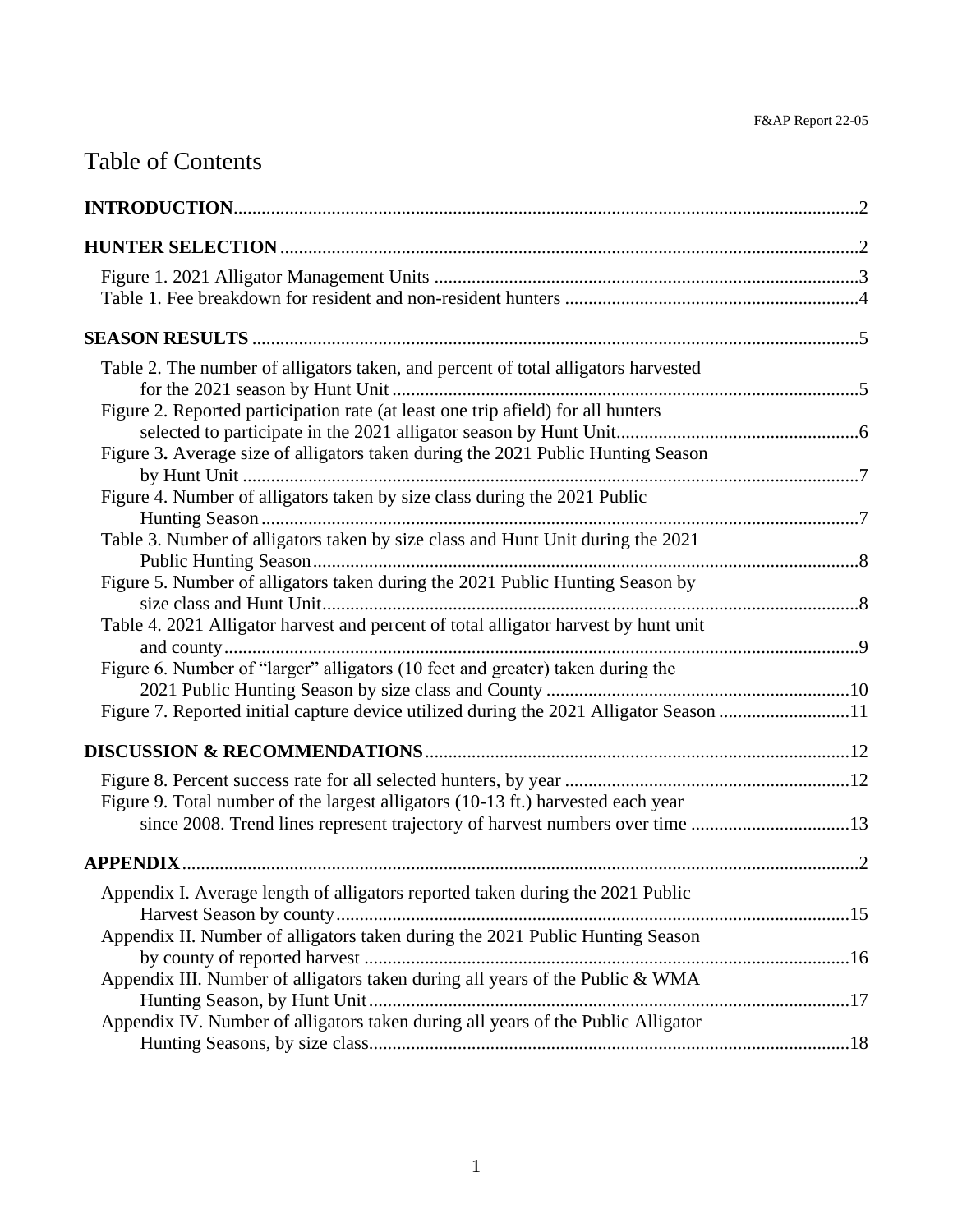#### INTRODUCTION

The successful return of the American alligator (*Alligator mississippiensis*), since its near demise and subsequent listing as "endangered" by the Endangered Species Act in the 1960s, has prompted most Southeastern states to implement hunting seasons to allow the public use of this unique natural resource. The hunts are also seen as an attempt to maintain the number of nuisance alligator complaints at a manageable level. The alligator is currently listed as "threatened," not because of population numbers, which are secure, but because of its "similarity of appearance" to other rare and protected crocodilians worldwide. It is estimated that a minimum of 100,000 alligators occur in the state of South Carolina.

The 2021 Public Alligator Hunting Season marked the fourteenth general alligator hunting season after a closure of nearly 40 years. However, alligators have been legally hunted in South Carolina since 1995 under the Private Lands Alligator Harvest Program. The Private Lands Program was established as a means for large landowners having significant amounts of alligator habitat to manage their alligator numbers on a sustained-yield basis and included quotas for specific size-class alligators. This year's public hunt, utilizing a random computer drawing, was open to all applicants, including nonresidents, and was conducted on public and private lands (not enrolled in the Private Lands Program) from the Midlands to the coast.

Because alligators can grow to considerable size, alligator hunters can have others assist them with the taking of an alligator during the season. Everyone who participates must have a South Carolina hunting license or be under the age of 16. To participate in the public alligator season, one must first apply online, be selected, then pay a fee for a permit and harvest tag. The fee for the permit and tag is \$100. In addition, any nonresident hunter or nonresident assistant 16 years of age or older must pay an additional \$200 nonresident alligator hunting fee. By law, all fees collected for the alligator hunting program are used to support administration of the alligator program in South Carolina, and for research, monitoring, and management of this important and unique natural resource.

#### HUNTER SELECTION

The public alligator hunt is a limited, lottery-style hunt in which participants are selected in a randomized computer drawing. All potential hunters are required to apply online through the Department of Natural Resources (DNR) website [\(www.dnr.sc.gov\)](http://www.dnr.sc.gov/) and pay a non-refundable application fee of \$10. A person must be 16 years of age or older to apply for any alligator lottery hunt. There is no age requirement to assist a permitted alligator hunter, although other fees may apply.

The four alligator hunt units (Figure 1) remain unchanged. Except for a small portion of Berkeley County located within Lake Marion, county lines bound all hunt units. The allocation of permits for 2021 was 250 per hunt unit based on 1,000 total tags available. Hunters could select the option to be considered for any or all the units for the computer drawing, but if successful, are only selected to hunt in one unit. After paying the \$100 tag fee, those selected for the hunt are issued a permit and one harvest tag. All alligator harvest tags and permits are issued specifically to the selected hunter and are non-transferrable. The harvest tag is a numbered, permanently locking nylon tag that must be attached to the alligator's tail immediately after harvest. The permit and tag allow a hunter to take one alligator greater than 4 feet in total length from either public or private waters in their selected hunt unit; however, no alligator hunting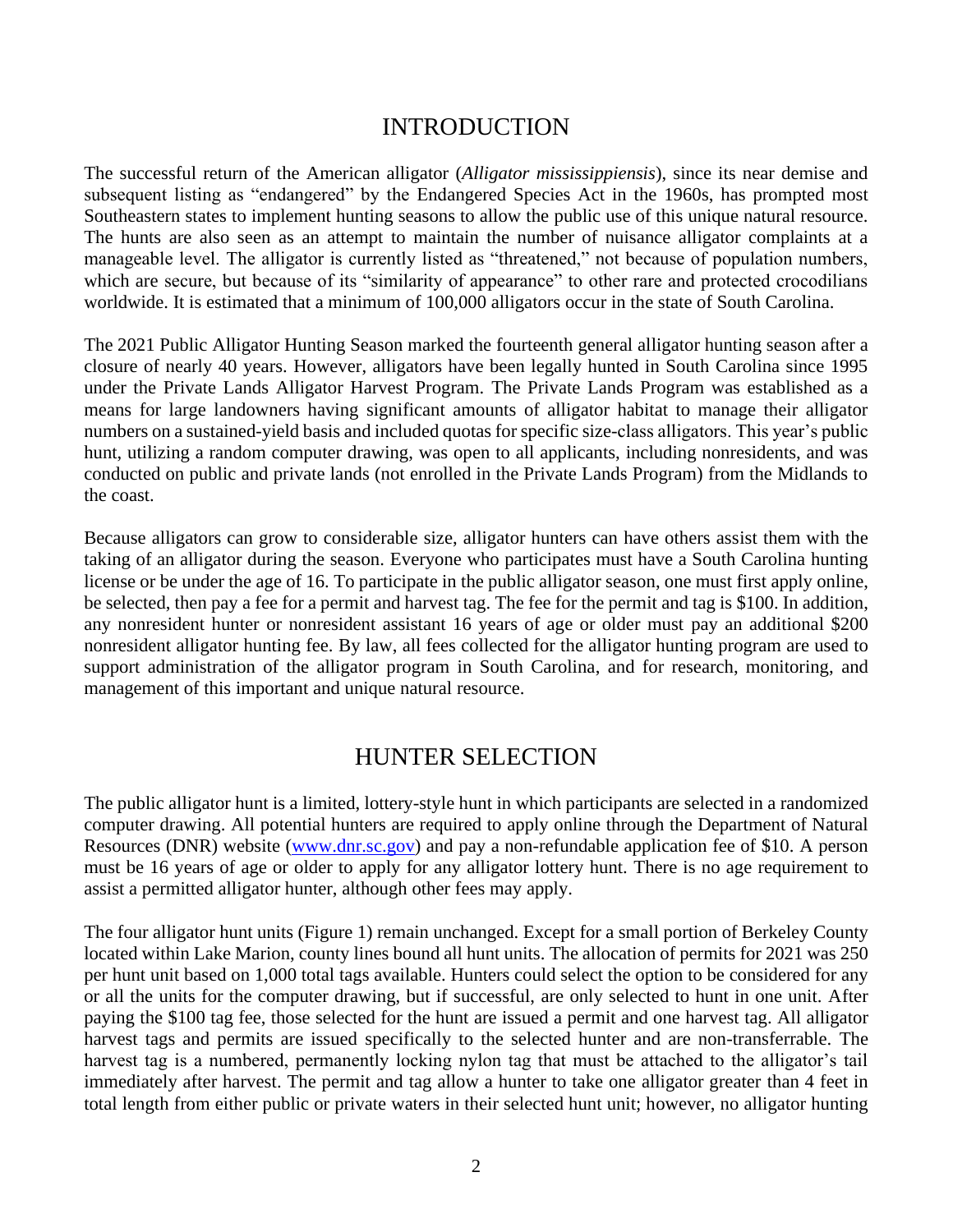is allowed on certain public lands such as Wildlife Management Areas (except in navigable waters normally open to the public for hunting), State Parks, or Federal properties such as National Wildlife Refuges and their jurisdictional waters.

Two Wildlife Management Area (WMA) properties, Bear Island and Santee Coastal Reserve, were opened for alligator hunting beginning in 2011 and closed to alligator hunting after the 2017 season. These two WMAs were part of a special draw hunt held separately from the regular Public Alligator Hunting Season, but due to extremely long wait times for hunt selection and often disappointing hunt results these hunts were discontinued.



Figure 1. 2021 Alligator Management Units

Legislation passed during the 2010 legislative session requires that all nonresident alligator hunters pay a *nonresident alligator hunting fee*. This fee is *in addition* to any application, licensing, and permit fees normally required to hunt alligators, regardless of the alligator hunting program. The cost is \$200 and is required of all nonresident hunters, as well as nonresident assistants 16 years of age or older (Table 1). Nonresident assistants under 16 do not pay any fees. Other states have similar additional nonresident fees or prohibit nonresident participation altogether.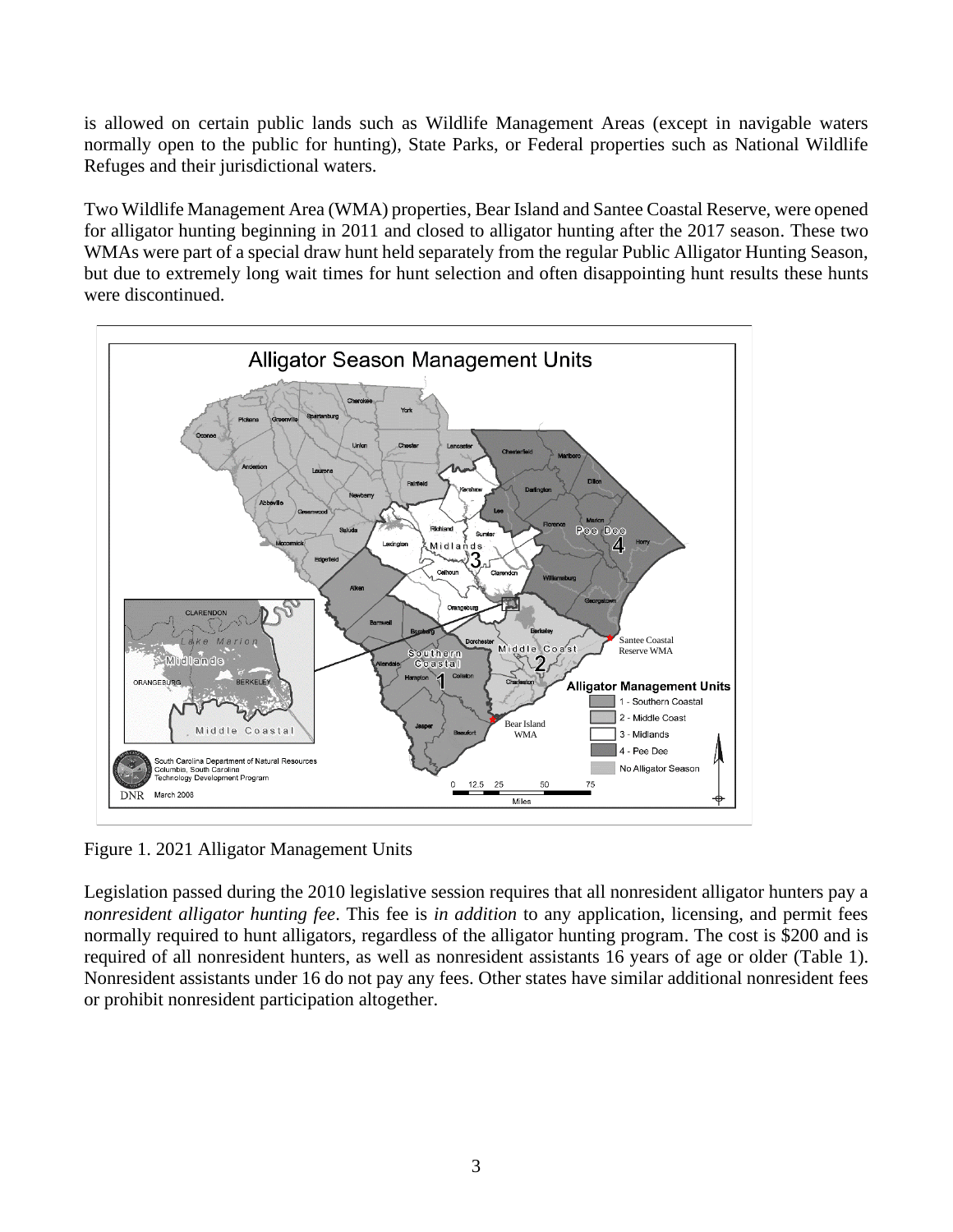| Fee                          | <b>Resident</b> | Non-resident  |
|------------------------------|-----------------|---------------|
| Application (non-refundable) | \$10            | \$10          |
| Permit/tag                   | \$100           | \$100         |
| Hunting fee                  | \$0             | \$200         |
| Hunting license              | \$12            | $$40 (3-day)$ |

Table 1. Fee breakdown for resident and non-resident hunters

The lottery selection process began as usual on May  $1<sup>st</sup>$  and ended on June  $15<sup>th</sup>$ . A total of 8,381 hunters applied for the 2021 hunt. This is an increase of 1,208 (+16.8%) applicants over last year. The applicants were from 47 different states (including SC) along with one applicant from Washington D.C. The number of resident applicants remained steady at 88.5% of the total applications received for the Public Hunting Season. Similar to past years, NC and GA residents made up the majority of non-residents at 3.8% and 0.97% of the total number of applicants, respectively. No other states' applicants were more than 1% of the total.

No hunters with fewer than three preference points were selected for the Public Alligator Hunting season. The majority (81.9%) had three preference points. The remaining selected hunters had four (14.5%) and five or greater (3.6%) preference points. Another 176 applicants with four or more preference points chose the non-draw option. Applicants lose any accumulated preference points once selected for a permit, whether the permit is purchased or not.

A total of 830 of the 1,000 hunters selected (83.0%) in the 2021 season completed the application process and were issued a harvest tag and permit. The tag purchase rate was lower than last year's rate of 85%. This purchasing rate remains at or above the predicted fulfillment rate of 75-80% relative to the targeted tag distribution. Currently, the targeted allotment is 1,000 tags, a number which is subject to change in future years based on harvest and/or alligator survey data.

The 2021 Alligator Hunting Guide, (2021 gatorguide.pdf (sc.gov) was updated to reflect changes from the previous season.

The 2021 season began at noon on September  $11<sup>th</sup>$  and ended at noon on October 9<sup>th</sup>.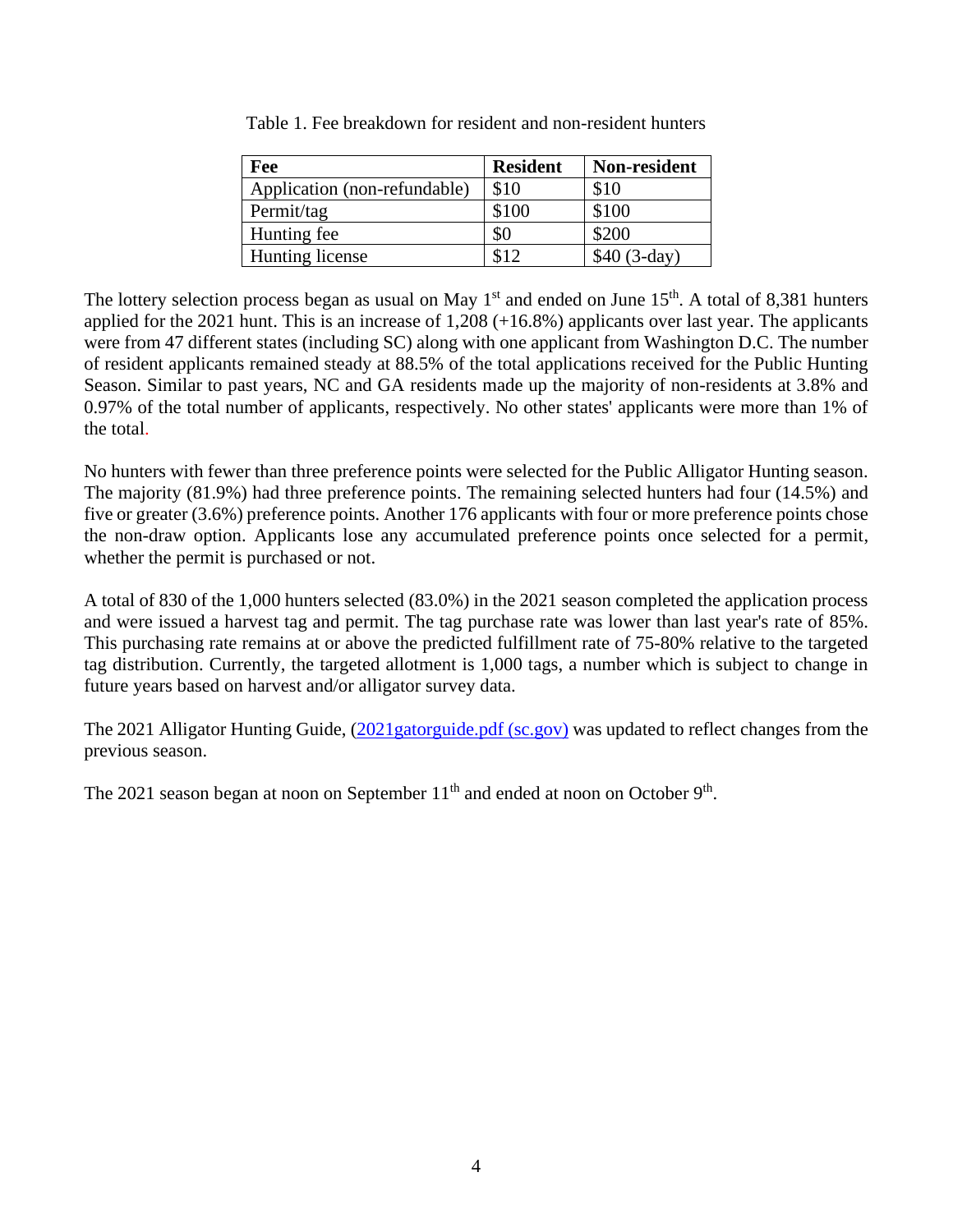#### SEASON RESULTS

All permitted alligator hunters were required to report their hunting activities by November  $1<sup>st</sup>$ , regardless of whether they went alligator hunting in South Carolina. Reporting compliance for 2021 was 57.95% for all fully permitted hunters. **Those hunters who did not report are not eligible to apply for the next hunting season.**

The total number of alligators reported taken during the 2021 public alligator hunting season was 310, an increase of 57 alligators from the 2020 season. This represents a success rate of 37.3% for all fully permitted hunters (n=830) and 31% for all selected applicants (n=1,000). One alligator harvest occurred outside of its assigned hunting unit and has been excluded from all harvest data going forward. The Midlands unit had the most alligators taken at 80, followed by Southern Coastal with 79, the Middle Coastal Unit with 76, and Pee Dee with 74 (Table 2).

| Hunt Unit<br>Taken | Number of Alligators<br>Harvest* | Percent of Total |
|--------------------|----------------------------------|------------------|
| Middle Coastal     | 76                               | 24.6%            |
| Midlands           | 80                               | 25.9%            |
| Pee Dee            | 74                               | 23.9%            |
| Southern Coastal   | 79                               | 25.6%            |
| Total              | 309                              | 100.0%           |

Table 2. The number of alligators taken, and percent of total alligators harvested for the 2021 season by Hunt Unit.

\*Percentages may not be equal due to rounding of decimal numbers.

Fully permitted hunters (n=830) who reported going hunting (n=456) had a success rate of 67.98%. The number of hunters that hunted but were unsuccessful was 146 (32%). Another 3% of hunters (n=25) that paid their \$100 tag fee reportedly did not go alligator hunting this season. The *reported* participation rate was highest in the Middle Coastal Unit, with 47.2% of all selected hunters *for the unit* (n=250) going on at least one alligator hunting trip. Participation rates for the other units are shown in Figure 2.

Of *all participating hunters reporting*, the Middle Coastal hunters averaged 2.6 hunting trips (SD=2.3) per hunter, the Midlands hunters averaged 2.7 days afield (SD=2.4), the Southern Coastal hunters at 1.9 days (SD=1.2), and Pee Dee hunters averaged 2.5 days afield (SD=2.6). Collectively, all hunters averaged 2.4 days hunting alligators (SD=2.2).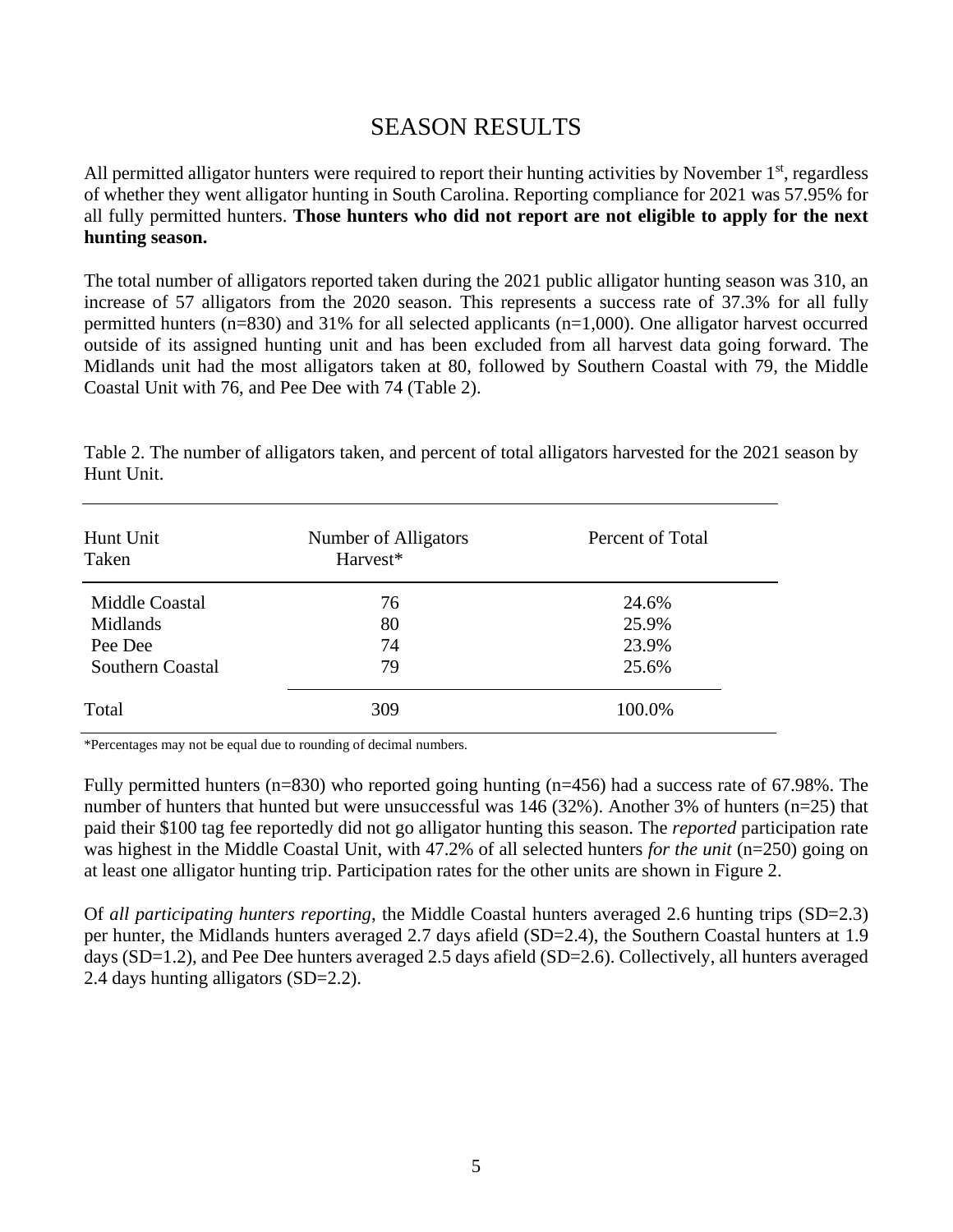

Figure 2. Reported participation rate (at least one trip afield) for all hunters selected to participate in the 2021 alligator season by Hunt Unit.

Considering *only the successful hunters*, the most efficient hunters were from the Southern Coastal Unit. These hunters went afield an average of 1.8 trips per alligator killed. Successful Pee Dee and Middle Coastal hunters averaged 2.5 trips per alligator taken, followed by Midland's hunters at 2.8 trips. All successful hunters spent an average of 2.4 trips hunting per every alligator taken.

The average size of all alligators reported taken during the 2021 public season was 8.9 feet. The average size of alligators taken in Middle Coastal was 9.6 feet, followed by the Midlands and Pee Dee units at 8.8 feet. Lastly, the Southern Coastal unit averaged at 8.3 feet (Figure 3; Appendix 1). The average size of alligators harvested in all hunt units were the same as in 2020. Four alligators were reported to be 13 feet or greater, as was also the case in 2020 (Figure 4). According to harvest reports, the largest alligator taken this season was 13'08" from the Middle Coastal unit. The smallest alligator reported was 5'08" and was taken from the Midlands unit.

Of the smallest alligators taken, 16 were reported to be less than 6 feet in length. The number of smaller alligators (*six feet and smaller*) harvested this season was greater than last year at 12 (4.7% of total harvested). The greatest number of larger alligators *(10 feet and larger*) came from the Middle Coastal unit, with 36 alligators 10 feet and larger, followed by the Midlands with 29, Pee Dee with 19, and the Southern Coastal unit with 15 (Table 3; Figure 5). Of the *very large* alligators (*12 feet and larger)*, the Middle Coastal unit had a slightly larger number of the total alligators taken (n=9), followed by the Midlands (n=6). Pee Dee had one alligator greater than 12 feet harvested, and the Southern Coastal units had none. Four alligators 13 feet and larger were harvested, three from the Middle Coastal unit and one from Midlands. Overall, there was a 33.8% increase in the number of alligators taken in all size classes greater than 8-foot from the 2020 hunt (see Appendix).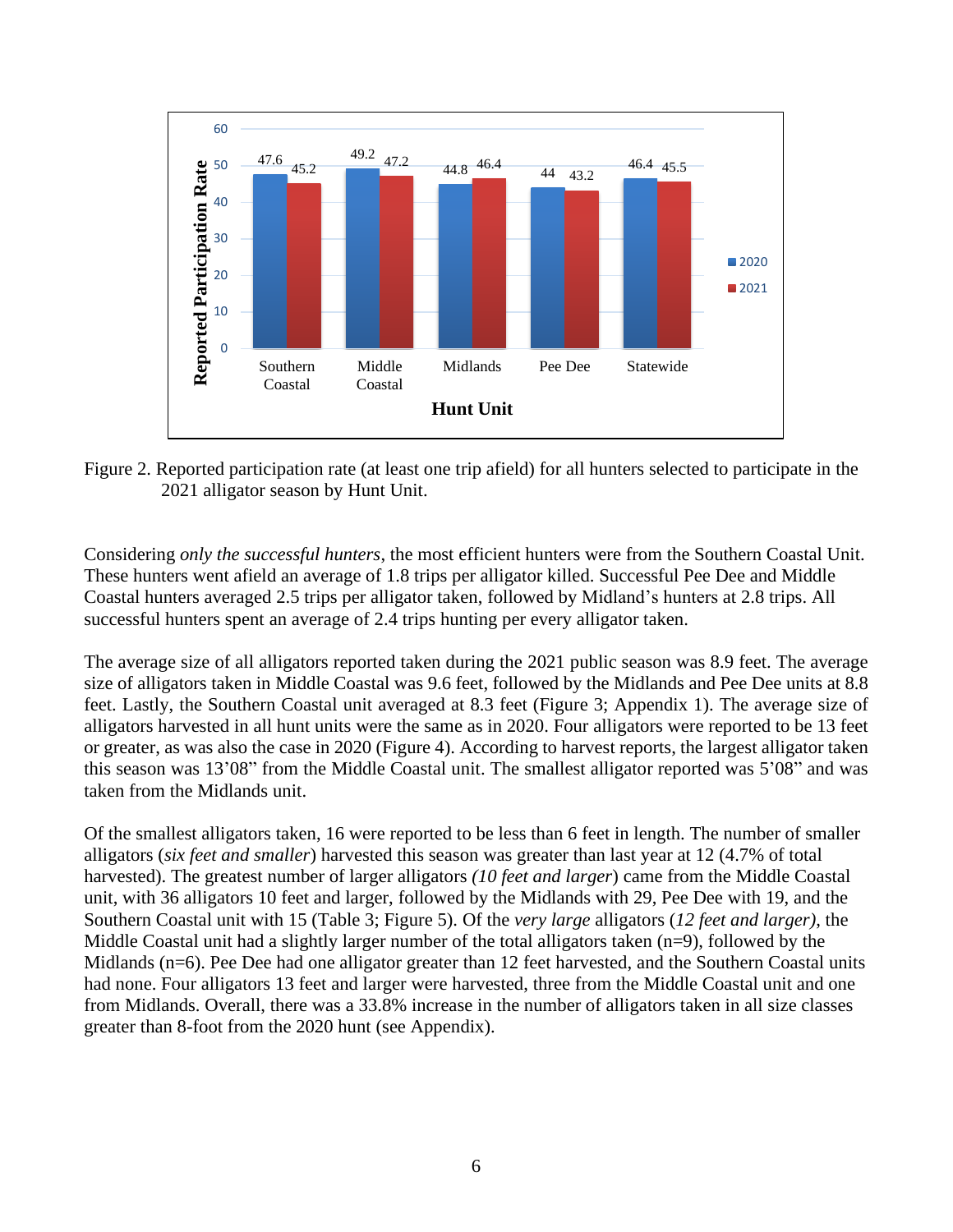

Figure 3**.** Average size of alligators taken during the 2021 Public Hunting Season by Hunt Unit.



Figure 4. Number of alligators taken by size class during the 2021 Public Hunting Season.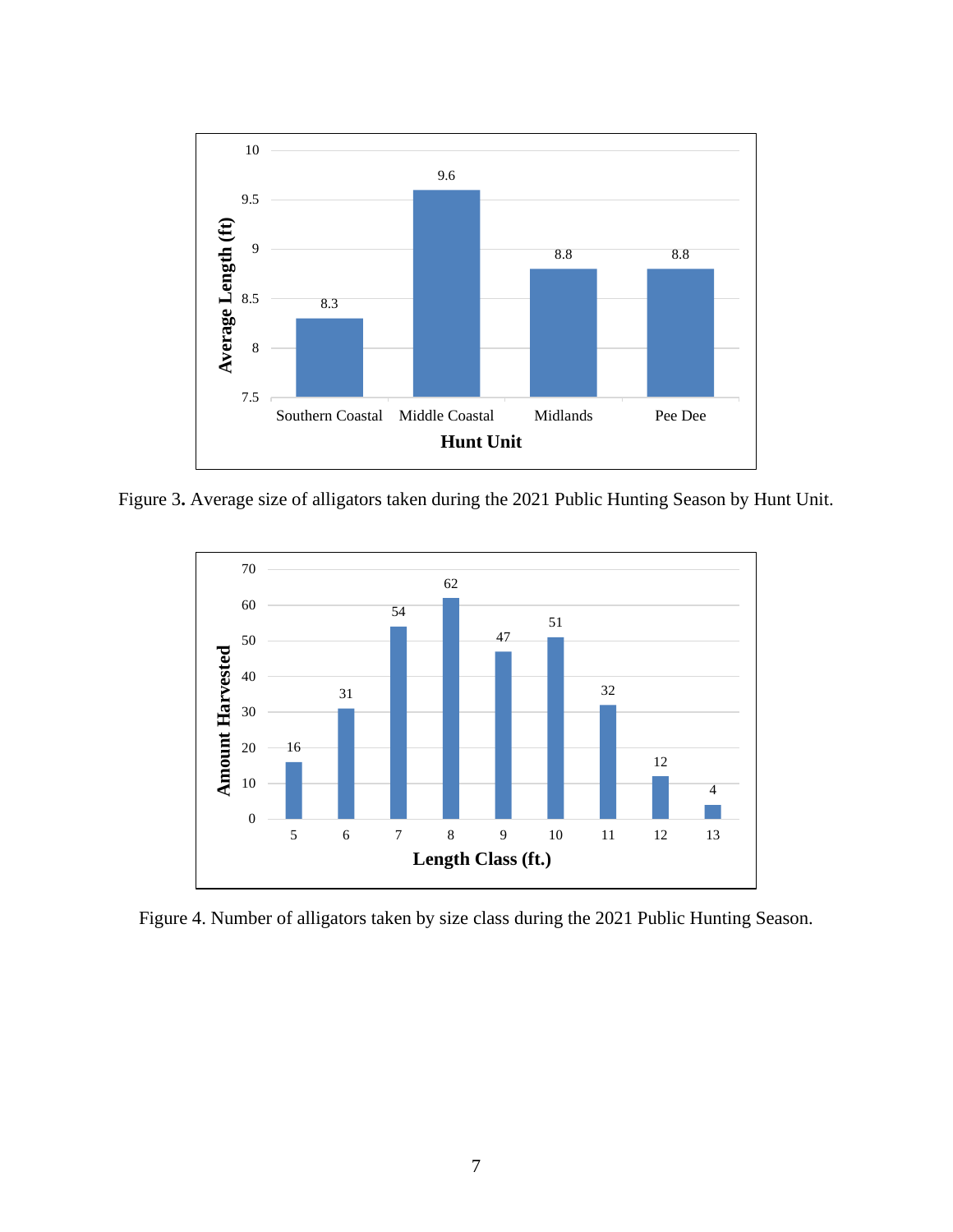| Hunt Unit             | Alligator Size Class <sup>a</sup> |      |             |       |                |                |              |      |          |                |
|-----------------------|-----------------------------------|------|-------------|-------|----------------|----------------|--------------|------|----------|----------------|
|                       | $4^{\circ}$                       | 5'   | $6^{\circ}$ | $7^,$ | 8 <sup>2</sup> | $\mathfrak{g}$ | $10^{\circ}$ | 11'  | 12'      | 13'            |
| Southern Coastal      | $\overline{0}$                    | 3    | 13          | 18    | 19             | 11             | 8            | 7    | $\theta$ | $\overline{0}$ |
| <b>Middle Coastal</b> | 0                                 |      | 7           | 8     | 11             | 13             | 13           | 8    | 6        | 3              |
| Midlands              | $\overline{0}$                    | 10   | 6           | 14    | 12             | 9              | 9            | 14   | 5        |                |
| Pee Dee               | $\overline{0}$                    | 2    | 5           | 14    | 20             | 14             | 15           | 3    |          | $\overline{0}$ |
| <b>Totals</b>         | $\theta$                          | 16   | 31          | 54    | 62             | 47             | 51           | 32   | 12       | $\overline{4}$ |
| Change from 2020      | $-2$                              | $+6$ | $+7$        | $+13$ | $+6$           | $+1$           | $+12$        | $+7$ | $+6$     | $\overline{0}$ |

Table 3. Number of alligators taken by size class and Hunt Unit during the 2021 Public Hunting Season

<sup>a</sup> Shaded area denotes "larger" alligator size classes.



Figure 5. Number of alligators taken during the 2021 Public Hunting Season by size class and Hunt Unit.

Alligator harvest was reported from sixteen coastal plain counties. Reported take by county revealed that three counties: Berkeley, Georgetown, and Colleton, comprised 64.1% of the public alligator harvest (Table 4; Appendix II). Those same counties have accounted for approximately 60% to 70% of the total harvest since the 2009 season. The largest alligators  $(10^{+})$  came from 12 counties. Allendale,  $(n=2)$ , Beaufort (n=5), Berkeley (n=37), Calhoun (n=3), Charleston (n=4), Clarendon (n=9), Colleton (n=8), Georgetown (n=15), Horry (n=3), Marion (n=1), Orangeburg (n=10), and Sumter (n=2) (Figure 6).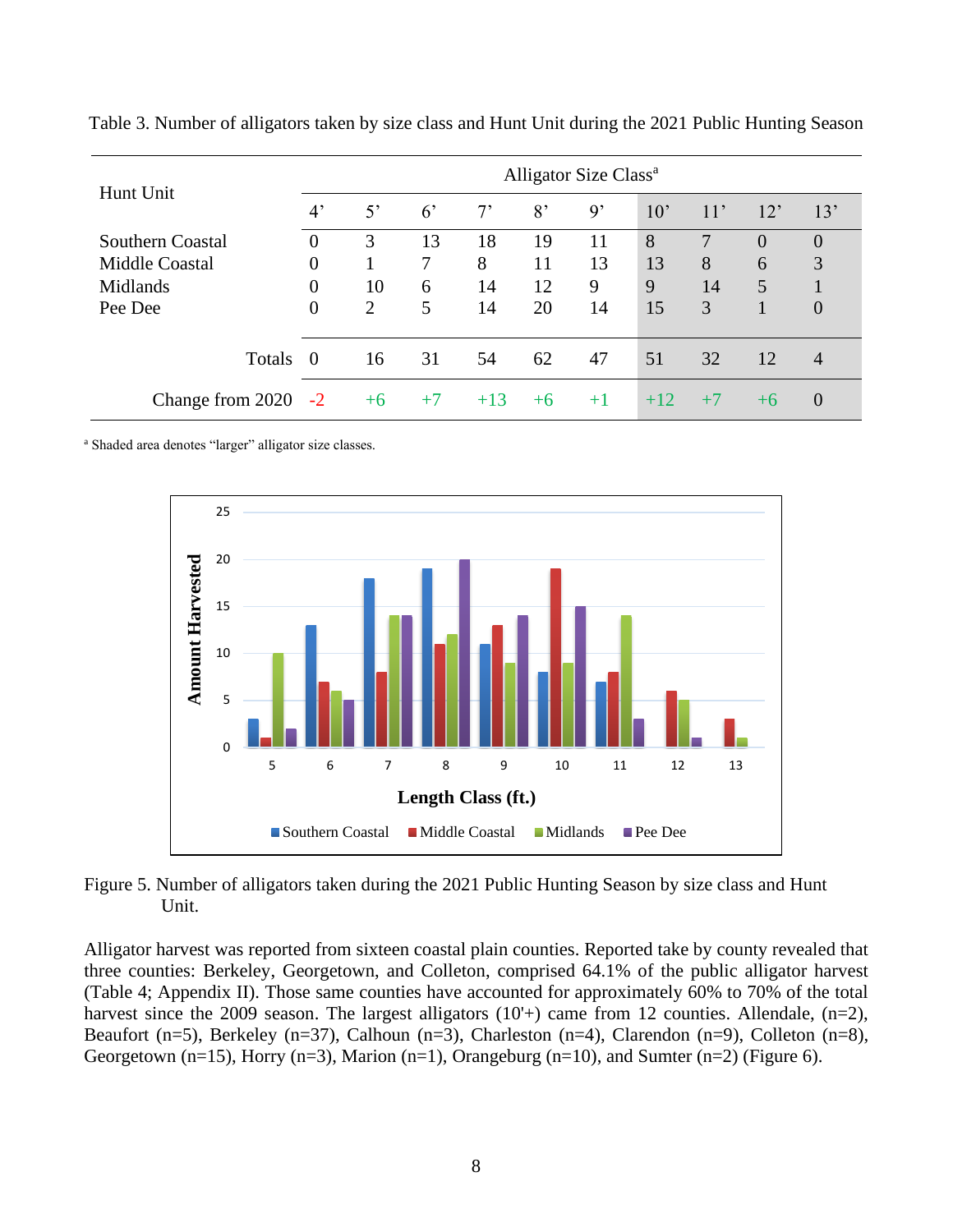| Hunt Unit             | County                       | Number of Alligators<br>Taken | Percent of Total<br>Harvest* |
|-----------------------|------------------------------|-------------------------------|------------------------------|
| SOUTHERN COASTAL      |                              | 79                            | 25.6%                        |
|                       | Allendale                    | $\overline{2}$                | 0.6%                         |
|                       | Bamberg                      | 1                             | 0.4%                         |
|                       | <b>Beaufort</b>              | 19                            | 6.1%                         |
|                       | Colleton                     | 54                            | 17.5%                        |
|                       | Jasper                       | 3                             | 0.97%                        |
| <b>MIDDLE COASTAL</b> |                              | 76                            | 24.6%                        |
|                       | <b>Berkeley</b> <sup>a</sup> | 63                            | 20.4%                        |
|                       | Charleston                   | 12                            | 3.9%                         |
|                       | Dorchester                   | 1                             | 0.4%                         |
| <b>MIDLANDS</b>       |                              | 80                            | 25.9%                        |
|                       | Berkeley <sup>b</sup>        | 12                            | 3.9%                         |
|                       | Calhoun                      | 12                            | 3.9%                         |
|                       | Clarendon                    | 26                            | 8.4%                         |
|                       | Orangeburg                   | 24                            | 7.8%                         |
|                       | Richland                     | $\mathbf{1}$                  | 0.4%                         |
|                       | Sumter                       | 5                             | 1.6%                         |
| PEE DEE               |                              | 74                            | 23.9%                        |
|                       | Florence                     | $\overline{0}$                | 0%                           |
|                       | Georgetown                   | 69                            | 22.3%                        |
|                       | Horry                        | $\overline{4}$                | 1.3%                         |
|                       | Marion                       | $\mathbf{1}$                  | 0.4%                         |
| <b>TOTAL</b>          |                              | 309                           | 100%                         |
|                       |                              |                               |                              |

Table 4. 2021 Alligator harvest and percent of total alligator harvest by hunt unit and county.

<sup>a</sup> Does not include the portion of Berkeley County in the lower end of Lake Marion.<br><sup>b</sup> Includes only the portion of Berkeley County in the lower end of Lake Marion.

\*Percentages may not be equal due to rounding of decimal numbers.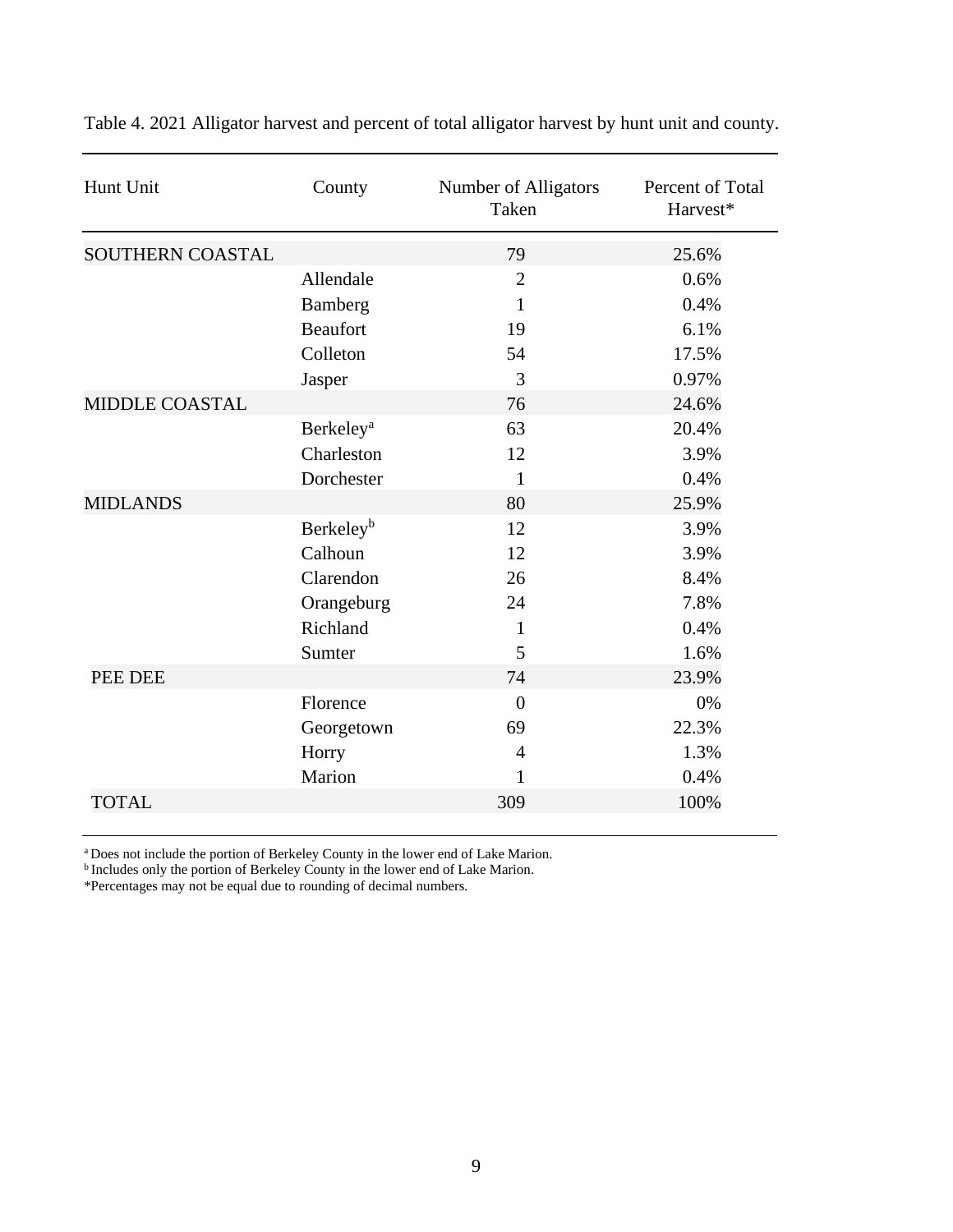

Figure 6. Number of "larger" alligators (10 feet and greater) taken during the 2021 Public Hunting Season by size class and County.

Reported meat yield from all harvested alligators was 9,192.1 lbs.

The most reported alligator capture technique was a hook and line, with over three-quarters (78.6%) of all successful hunters using this as a primary capture device. The second most reported type was crossbow, followed by a bow, and a harpoon (Figure 7). A total of 14.2% of the successful hunters utilized a guide's services.

Alligator hide utilization (disposed, kept, or given away) was reported at 93.2%, with the majority of participants keeping their harvest.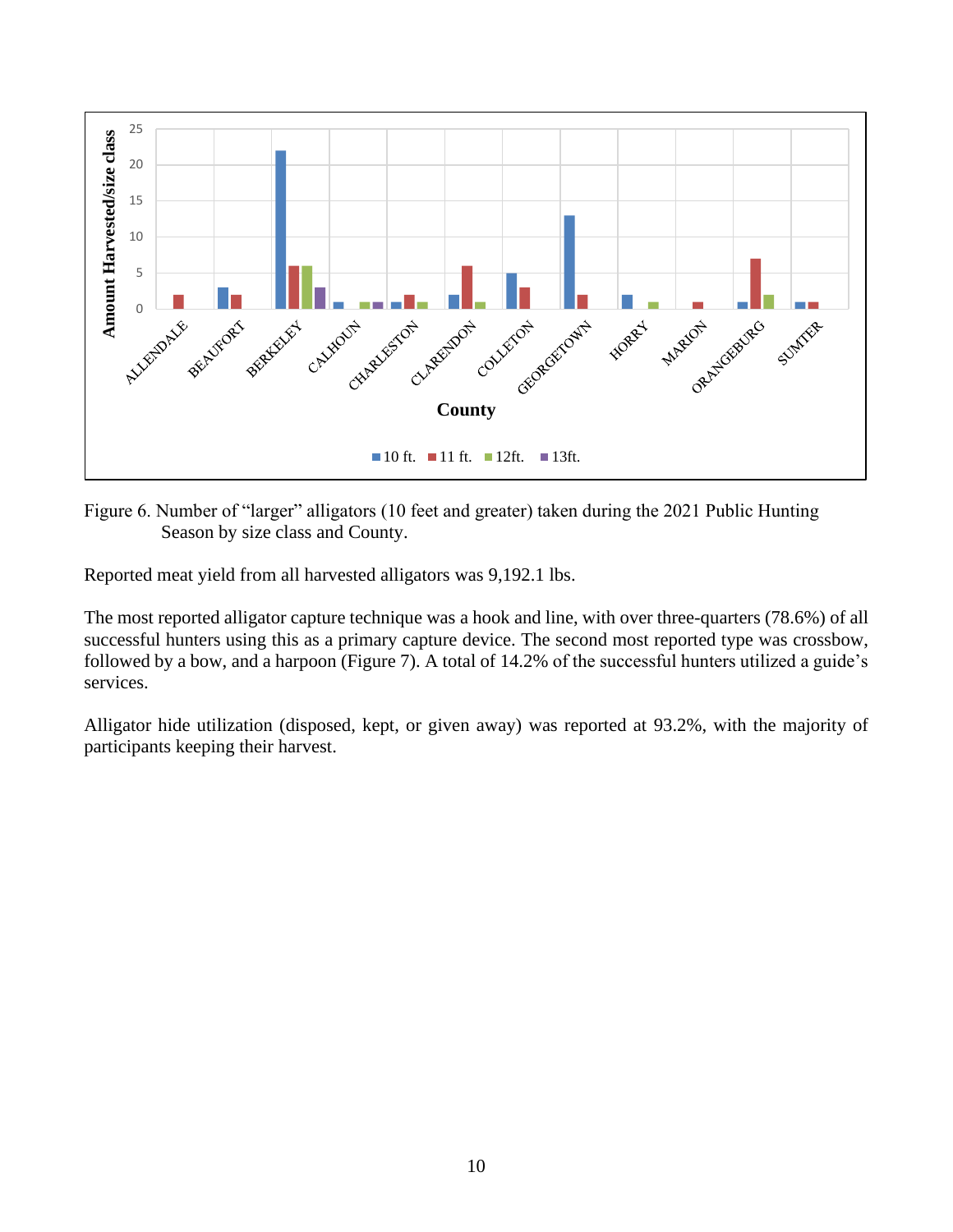

Figure 7. Reported initial capture device utilized during the 2021 Alligator Season.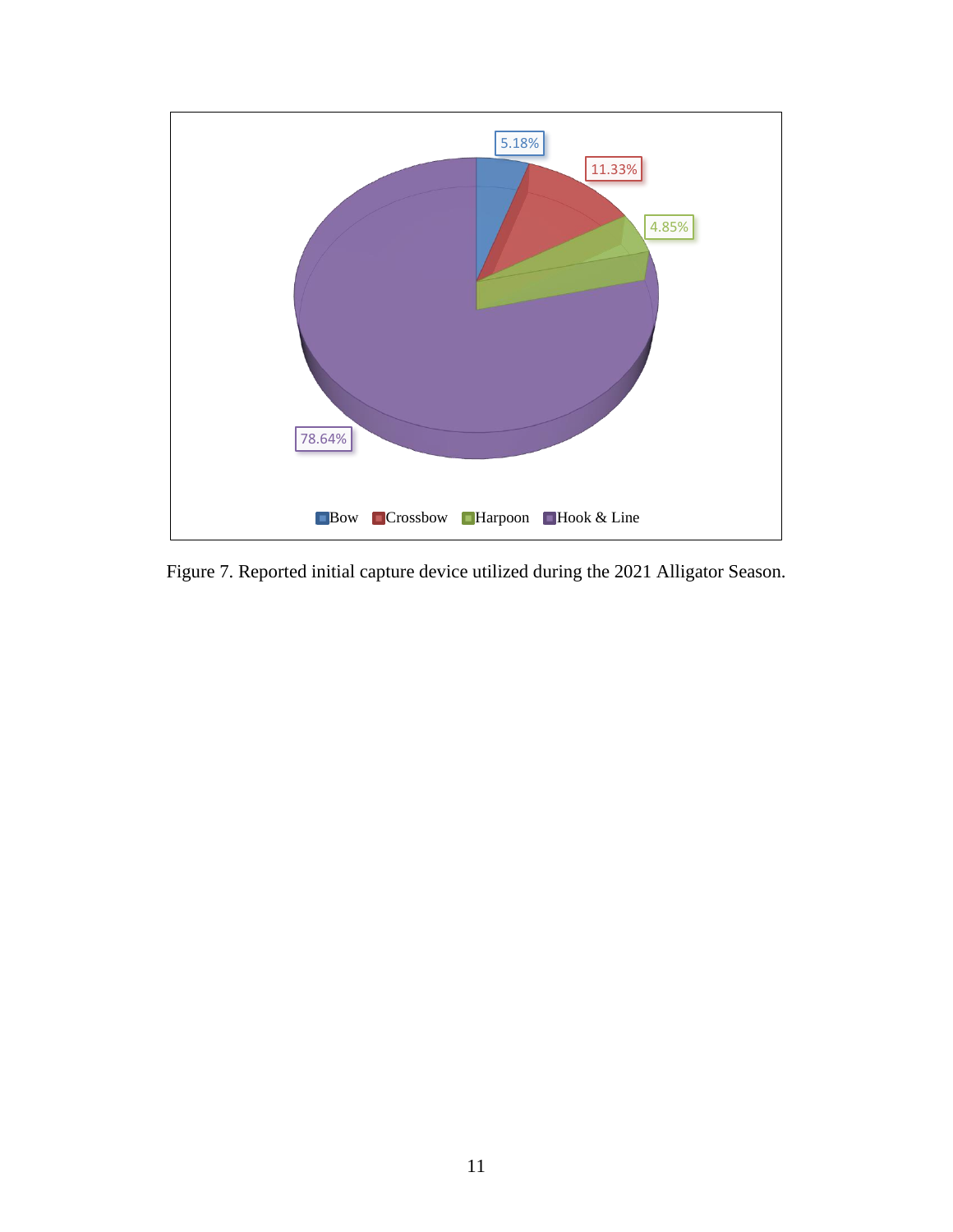#### DISCUSSION AND RECOMMENDATIONS

The number of applicants for this season's alligator hunt continued to increase from last year and make up a new all-time high. Many hunters apply annually, and as the population growth in South Carolina continues to climb the number of applicants climbs too. A continued increase every year suggests there is still strong interest in South Carolina's public alligator hunting program.

The hunt participation was lower this year than in years past. Overall participation was down 1.9% from last year (Figure 2), with only the Midlands unit reporting a minor increase in participation. We also observed a slight increase in success rate among all selected hunters (n=1,000) from last year, however, still below the long-term average of 37% (Figure 8).



Figure 8. Percent success rate for all selected hunters, by year.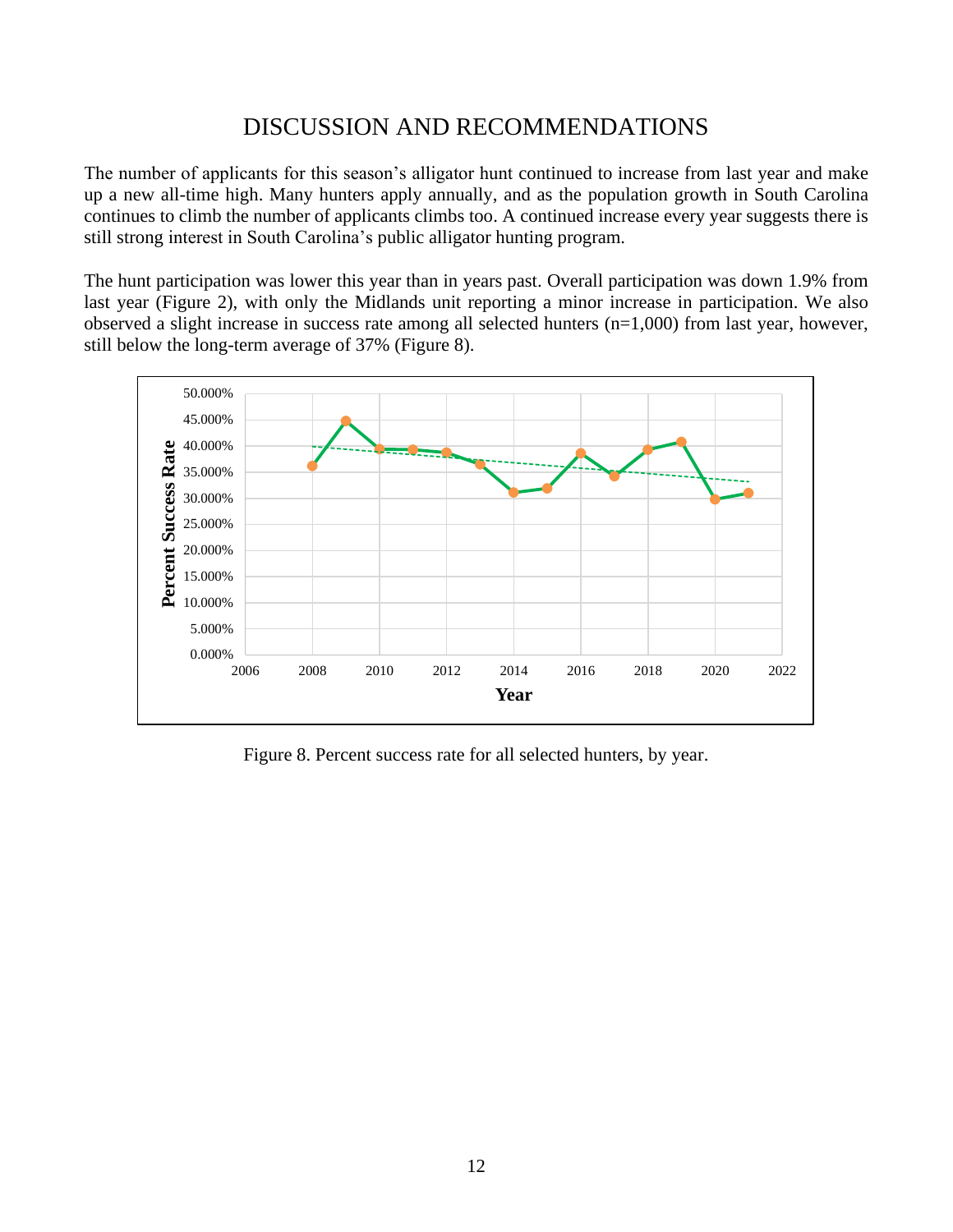One concern regarding the public alligator hunt is the over harvest of "larger" alligators. Although total harvest per hunt unit and total harvest of "larger" alligators did increase from last year, trends from the past 14 years still suggest an overall decrease in alligators harvested in these larger size classes (Figure 9). While this does not necessarily represent a true decline in the number of large alligators available it does suggest that fewer large alligators are being harvested and reported.

Possible explanations for this apparent trend include but are not limited to:

- 1) An overall reduction in participation and/or reporting of harvest
- 2) An overall reduction in total alligators harvested
- 3) Behavioral changes in alligators resulting from negative anthropogenic interactions
- 4) Reduced accessibility to larger alligators
- 5) It represents a true decline in the larger size classes

Harvest numbers will continue to be closely monitored as there is still uncertainty as to how many of these animals can be taken annually on a sustainable basis. Future management decisions will consider sustainable harvest of all size classes to avoid over harvest.



Figure 9. Total number of the largest alligators (10-13 ft.) harvested each year since 2008. Trend lines represent trajectory of harvest numbers over time.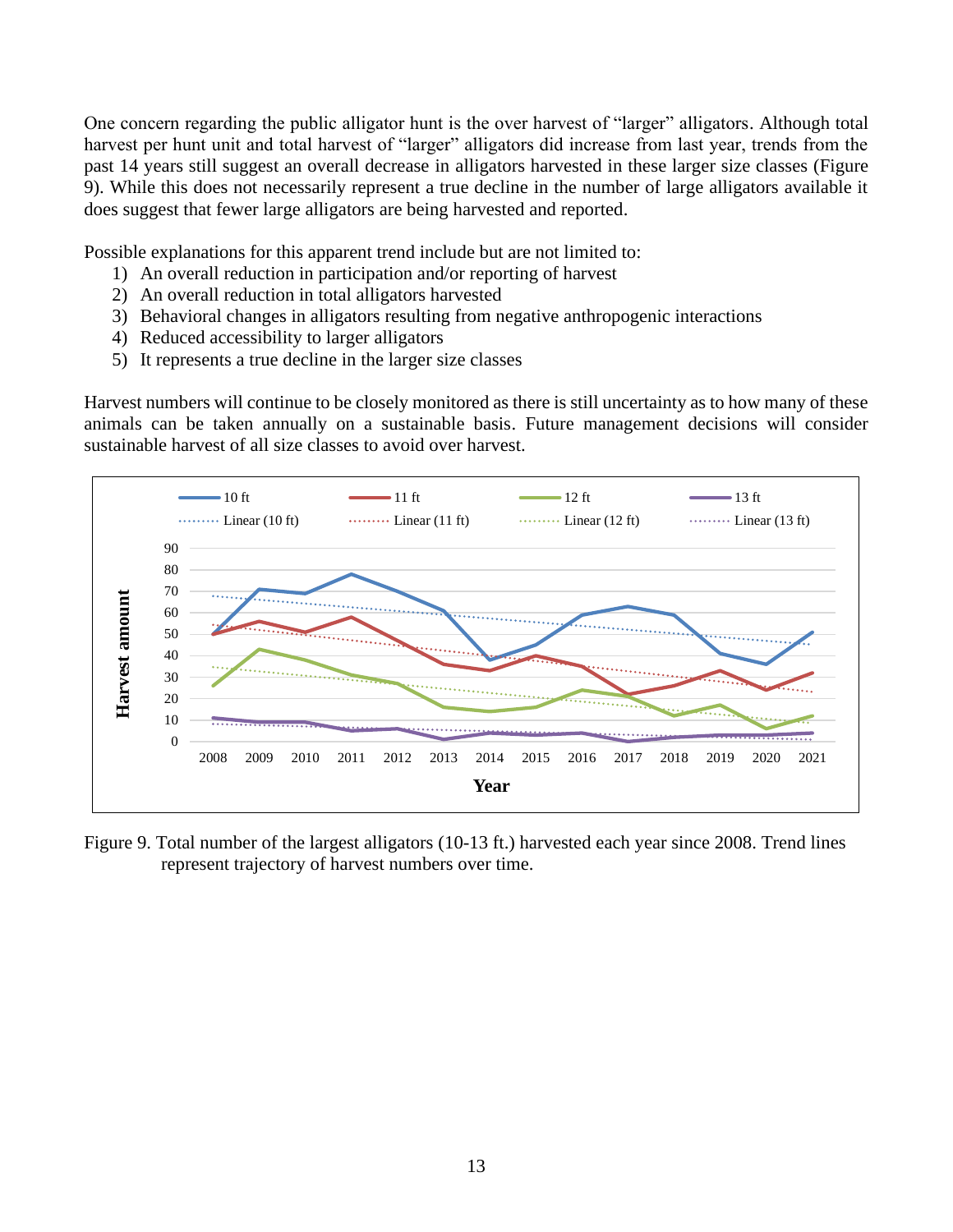# Appendix

### 2021 Harvest Graphs

## By

Public Alligator Harvest Hunt Unit & County of Harvest & Cumulative Harvest Totals by Year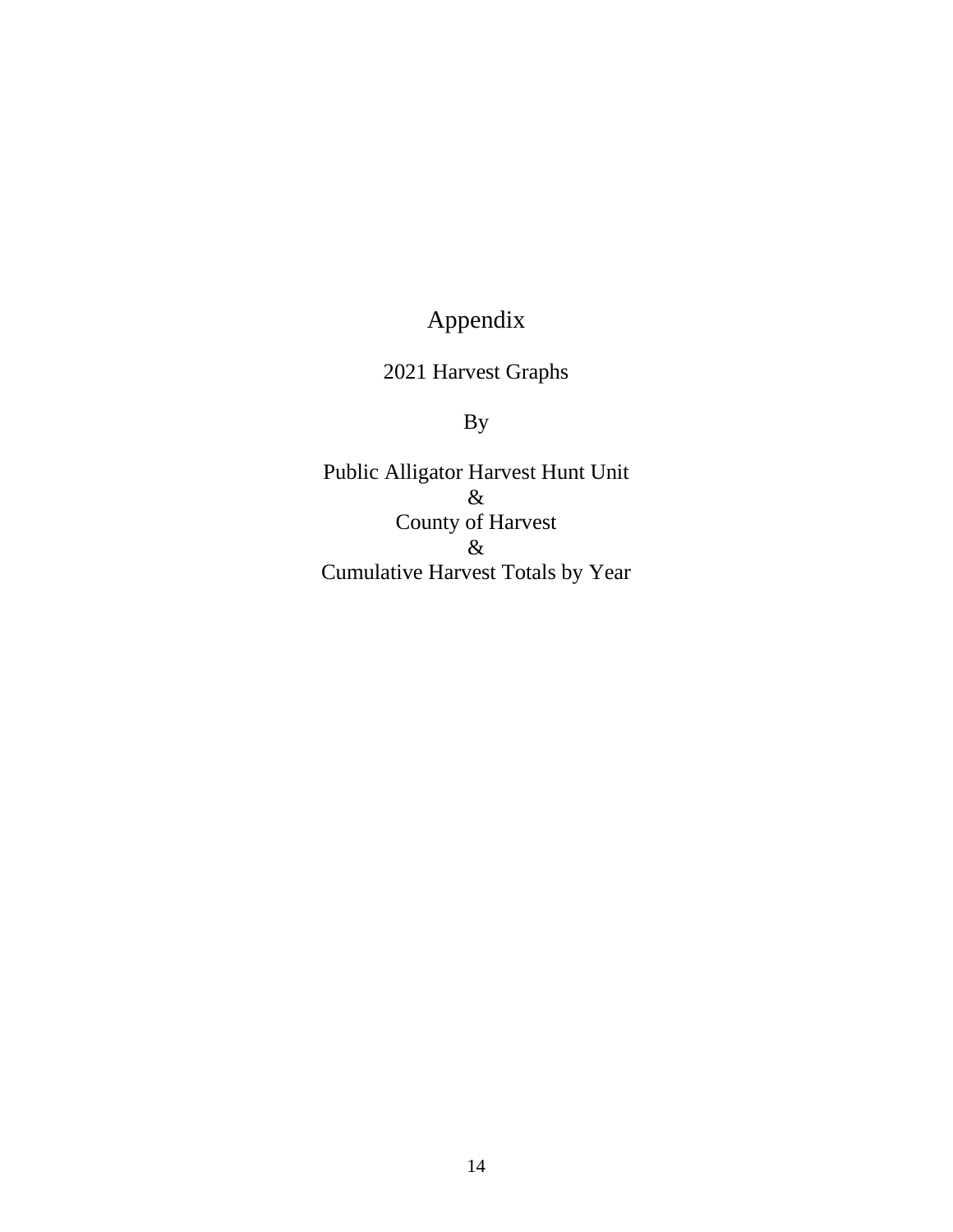

Appendix I. Average length of alligators reported taken during the 2021 Public Harvest Season by county.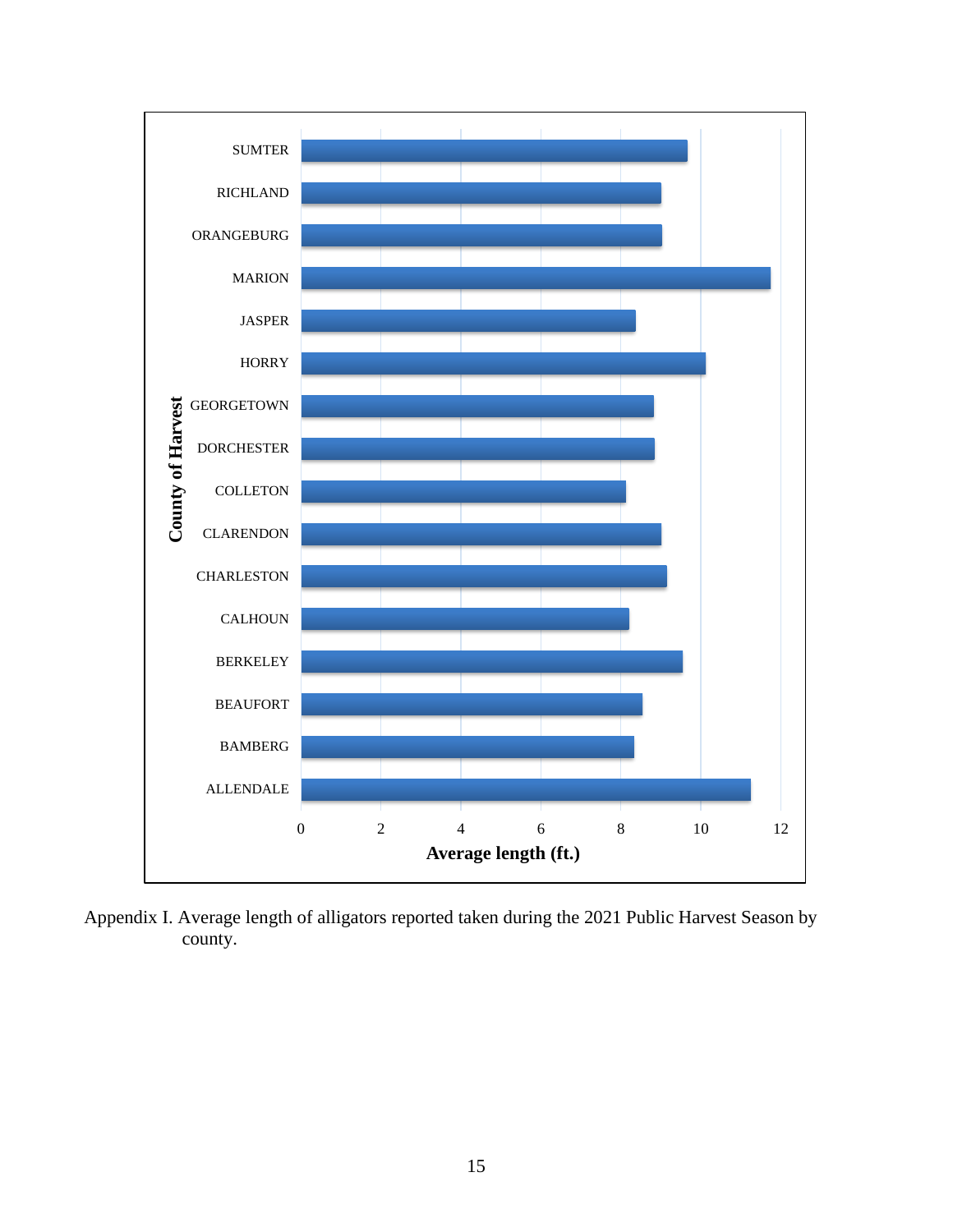

Appendix II. Number of alligators taken during the 2021 Public Hunting Season by county of reported harvest.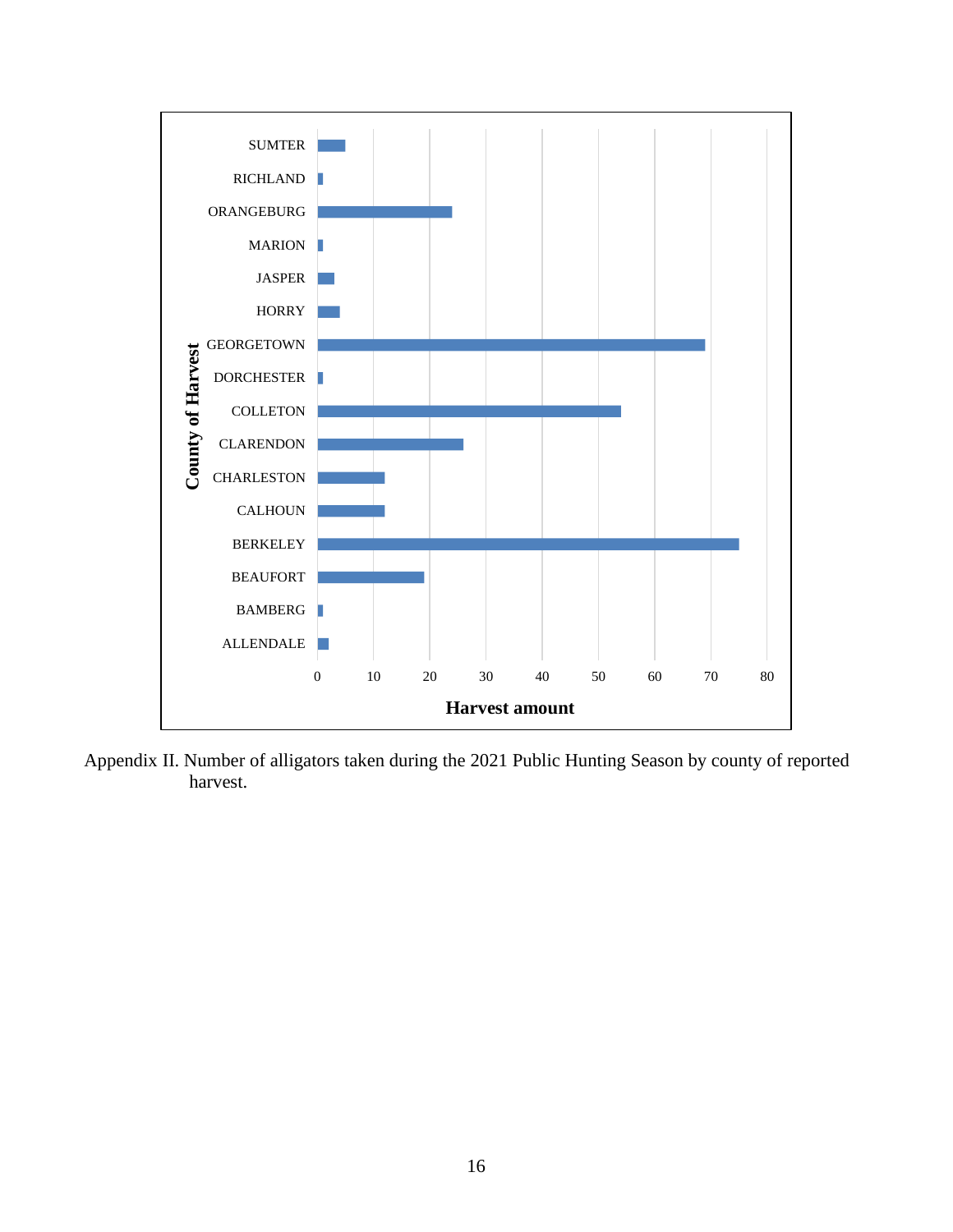|                                  | Year |      |      |      |      |      |      |     |                |     |      |      |             |      |              |
|----------------------------------|------|------|------|------|------|------|------|-----|----------------|-----|------|------|-------------|------|--------------|
| Hunt<br>Unit                     | 2008 | 2009 | 2010 | 2011 | 2012 | 2013 | 2014 |     | 2015 2016 2017 |     | 2018 | 2019 | <b>2020</b> | 2021 | <b>Total</b> |
| Southern<br>Coastal <sup>a</sup> | 94   | 108  | 141  | 136  | 144  | 121  | 81   | 102 | 118            | 91  | 99   | 79   | 75          | 79   | 1468         |
| Middle<br>Coastal <sup>b</sup>   | 121  | 147  | 117  | 140  | 134  | 128  | 88   | 88  | 108            | 94  | 88   | 78   | 72          | 76   | 1479         |
| Midlands                         | 87   | 93   | 104  | 87   | 90   | 82   | 57   | 74  | 79             | 71  | 66   | 89   | 52          | 80   | 1111         |
| Pee Dee                          | 60   | 104  | 111  | 120  | 115  | 121  | 85   | 69  | 91             | 86  | 77   | 89   | 54          | 74   | 1256         |
| <b>Annual</b><br><b>Total</b>    | 362  | 452  | 473  | 483  | 483  | 452  | 311  | 333 | 396            | 342 | 330  | 335  | 253         | 309  | 5314         |

\* Includes alligators taken during the WMA Alligator Hunting Program beginning in 2011 and ending in 2017. a Includes alligators taken at Santee Coastal Reserve WMA

b Includes alligators taken at Bear Island WMA

Appendix III. Number of alligators taken during all years of the Public & WMA Hunting Season, by Hunt Unit.